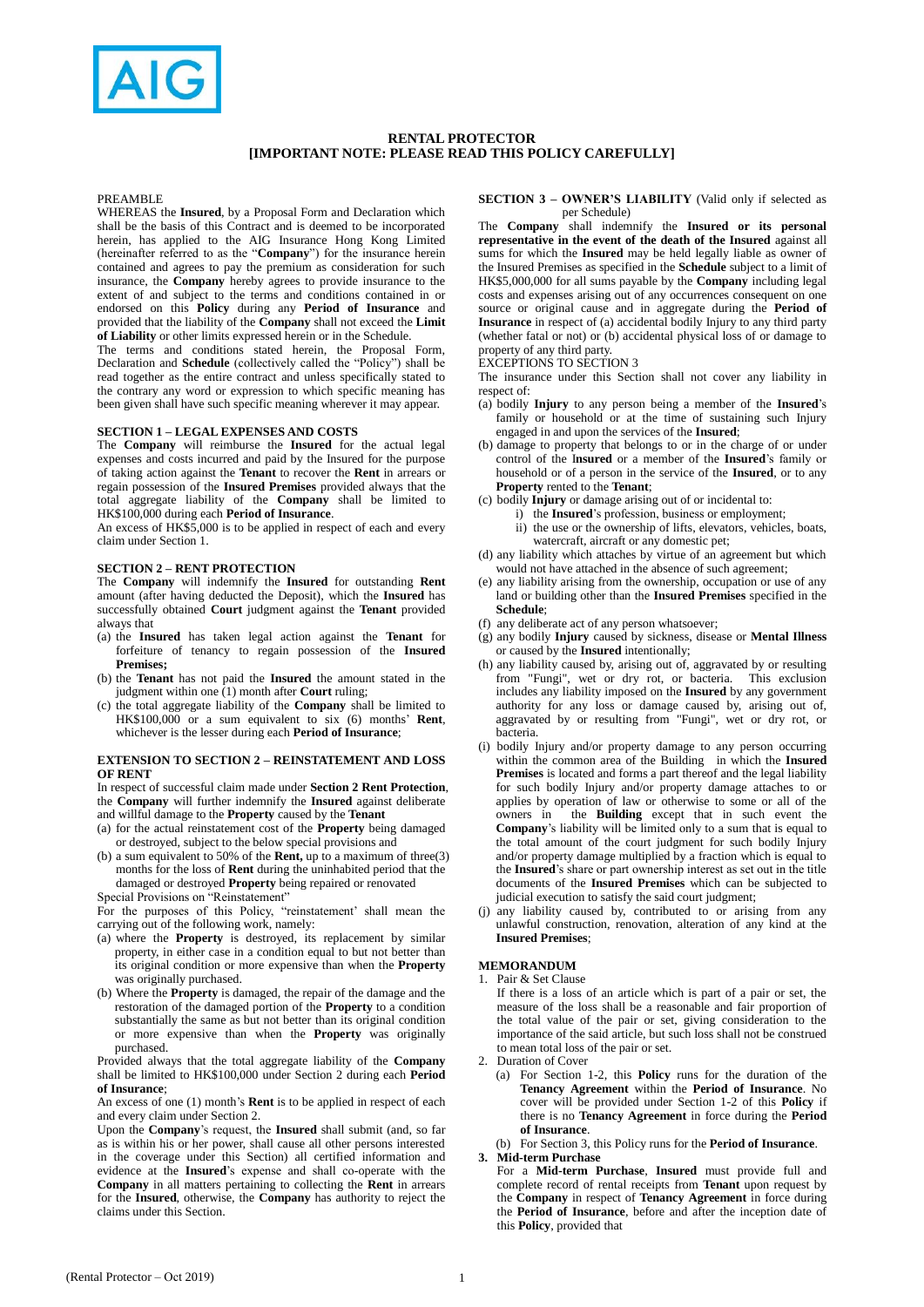

- (a) no default or payment of rental by **Tenant** for more than seven (7) days in any month during the term of **Tenancy Agreemen**t before **Policy** inception
- (b) no breach of **Tenancy Agreement** by **Tenant** in any month during the term of **Tenancy Agreement** before **Policy** Inception.

## **GENERAL CONDITIONS**

- 1. Words importing the singular number include the plural number and vice versa and words importing masculine gender shall include the feminine and neuter genders and words importing persons shall include corporations.
- 2. Conditions relating to the **Tenancy Agreement**:
	- (a) The term of the lease period under the Tenancy Agreement must be at least ONE  $(1)$  year.
	- (b) The **Insured** must have a duly stamped **Tenancy Agreement** with the **Tenant** that complies with all the requirements of Hong Kong legislation and statutory instrument and which must be in writing.
	- (c) The **Insured** must not allow the **Tenant** to enter into possession of the **Insured Premises** until
		- i) the **Tenancy Agreement** has been signed by all parties, and
		- ii) the **Deposit** of at least two (2) months' **Rent** has been received by the **Insured**, and
		- iii) a full and detailed inventory of the **Property** and their condition must have been listed out under the Tenancy Agreement signed by the **Tenant** and the Insured.
	- (d) the individual **Tenant** must be aged eighteen (18) years or over, and the organization **Tenant** must be registered legally in **Hong Kong**.
	- (e) the **Insured** must
		- i) keep full and up to date rental records;
		- ii) not allow the **Tenancy Agreement** to be transferred to any other individual or organization; and
		- iii) be the legal owner of the **Insured Premises**
		- iv) during the **Period of Insurance**.
	- (f) the **Insured** must comply with all the conditions of the **Tenancy Agreement**.
- 3. It is a condition precedent to the **Company**'s liability under this **Policy** that
	- (a) the **Insured** must provide relevant or requested information and proper instruction so as not to prejudice the position of himself or the **Company**.
	- (b) the **Insured** must give all notices, demands or take any other action available to the **Insured** under the terms of the **Tenancy Agreement** against the **Tenant** for payment of **Rent** in arrears before making claim under this **Policy**.
	- (c) the **Insured** must take all reasonable steps to repair or otherwise make good the **Property** being damaged or destroyed without delay in order to minimize any uninhabited periods of the Insured Premises.

4. Observance of **Policy** Terms

- The due observance and fulfillment of the terms, conditions and endorsements of this **Policy** by the **Insured** in so far as they relate to anything to be done or complied with by him and the truth of the information set out in the Proposal Form shall be conditions precedent to any liability of the **Company** to make any payment under this **Policy**.
- 5. Claims
	- (a) Notification of **Company**
		- As soon as the Insured obtains knowledge of a loss, he/ she shall immediately provide notice in writing to the **Company** and in return, the **Company** shall provide a panel list of solicitors to the **Insured** ("the Panel List"),
	- (b) Conduct of Proceedings
		- i) The Insured must commence legal proceedings against the **Tenant** within 14 days of the date on which the outstanding **Rent** exceeds the **Deposit** amount. The **Insured** may, for this purpose, commence proceedings him/herself or instruct one of the solicitors on the Panel List to commence proceedings on his/her behalf.
		- ii) The **Insured** must conduct such legal proceedings in a diligent and timely manner and provide the **Company** with regular updates on progress.
		- iii) The **Insured** must attend any court hearing if requested to do so by the **Company**. Failure to attend will result in all cover under this **Policy** being withdrawn with immediate effect and no further claims payments being made. The Insured must not pursue or defend a case in a manner contrary to that advised by the **Company**
		- iv) The **Company** may investigate the claim and take over

and conduct the proceedings against the **Tenant** in regard to the claim in the **Insured**'s name. Subject to the Insured's consent which shall not be unreasonably withheld, the **Company** may reach a settlement of the proceedings against the **Tenant** in regard to the claim.

- (c) In the event of a claim under Section 2 the **Insured** must prepare a detailed inventory of the **Property** and their condition as soon as reasonably possible upon repossession of the **Insured Premises**.
- (d) Proof of Loss
	- Upon the **Company**'s request, the **Insured** shall submit (and, so far as is within his power, shall cause all other persons interested in the Property and the Insured Premises and household members and employees to submit) to examination by the **Company**, a sworn statement duly signed by the **Insured** or such other persons as aforementioned referring to the loss, and produce for the **Company**'s examination all pertinent information and records, including but not limited to the **Tenancy Agreement**, receipts and proof of expenses and loss of **Rent**, at such reasonable times and places as the **Company** may designate, and shall co-operate with the **Company** in all matters pertaining to the loss.

(e) Non-admission

The **Insured** shall not make any admission of liability or enter into any settlement or compromise of a loss without obtaining the written consent of the **Company**.

- (f) The **Insured** shall not incur any expense in making good any loss or damage without the written consent of the **Company** and shall not negotiate, pay, settle, admit or repudiate any claim without the Company's consent.
- (g) Payment of Loss

Each claim for loss under each Section shall be adjusted separately and from the amount of each loss, when determined, the applicable excess amount stated in this **Policy** shall be subtracted. No loss shall be paid hereunder if the **Insured** has collected the same from others.

- 6. General Exclusions
	- There is no cover where:
	- (a) the loss or damage began to occur or had occurred before the commencement of the **Period of Insurance**;
	- (b) the **Insured** should reasonably have realized when purchasing this **Policy** that a claim under this **Policy** might occur;
	- (c) the **Insured** fails to give proper and prompt information or evidence to the **Company**;
	- (d) the **Insured**'s act, omission or delay prejudices the **Insured**'s or the **Company**'s position in connection with the proceeding against the **Tenant** or prolongs the length of the rent claim.
	- (e) The **Insured** acts without or contrary to the advice or agreement of the **Company**;
	- (f) The **Insured** has breached a Condition of this **Policy**;
	- There is no cover for any claim arising from:
	- (a) war, invasion, act of foreign enemy, hostilities (whether war be declared or not) civil war, rebellion, revolution, insurrection or military or usurped power;
	- (b) losses due to radioactivity, atomic fission or atomic fusion, either controlled or not, utilization of biological weapons of mass destruction, utilization of chemical weapons mass destruction, and utilization of nuclear weapons of mass destruction:
	- (c) pressure waves caused by aircraft and other aerial device;
	- (d) acts of **Terrorism** committed by any person or persons acting on behalf of or in connection with any organization;
	- (e) legal expenses that have not been agreed by the **Company** in advance;
	- (f) subsidence, mining or quarrying activities;
	- (g) works or losses due to the order of any government or public authority including compulsory purchase, or confiscation or nationalization;
	- (h) losses caused directly or indirectly from the cancellation of the **Tenancy Agreement** by the **Insured**;
	- consequential loss or damage of any kind whatsoever except as provided for under loss of rent extension under Section 2;
	- (j) the willful act, criminal act or omission of the **Insured** or connected to the **Insured**'s performance of his obligations under the **Tenancy Agreement**;
	- (k) any loss made in connection with the **Insured**'s trade, profession or employment other than as landlord and/or owner of the **Insured Premises**;
	- (l) wear and tear of the **Property**;
	- (m) any loss (including loss of rent) or expense arising out of any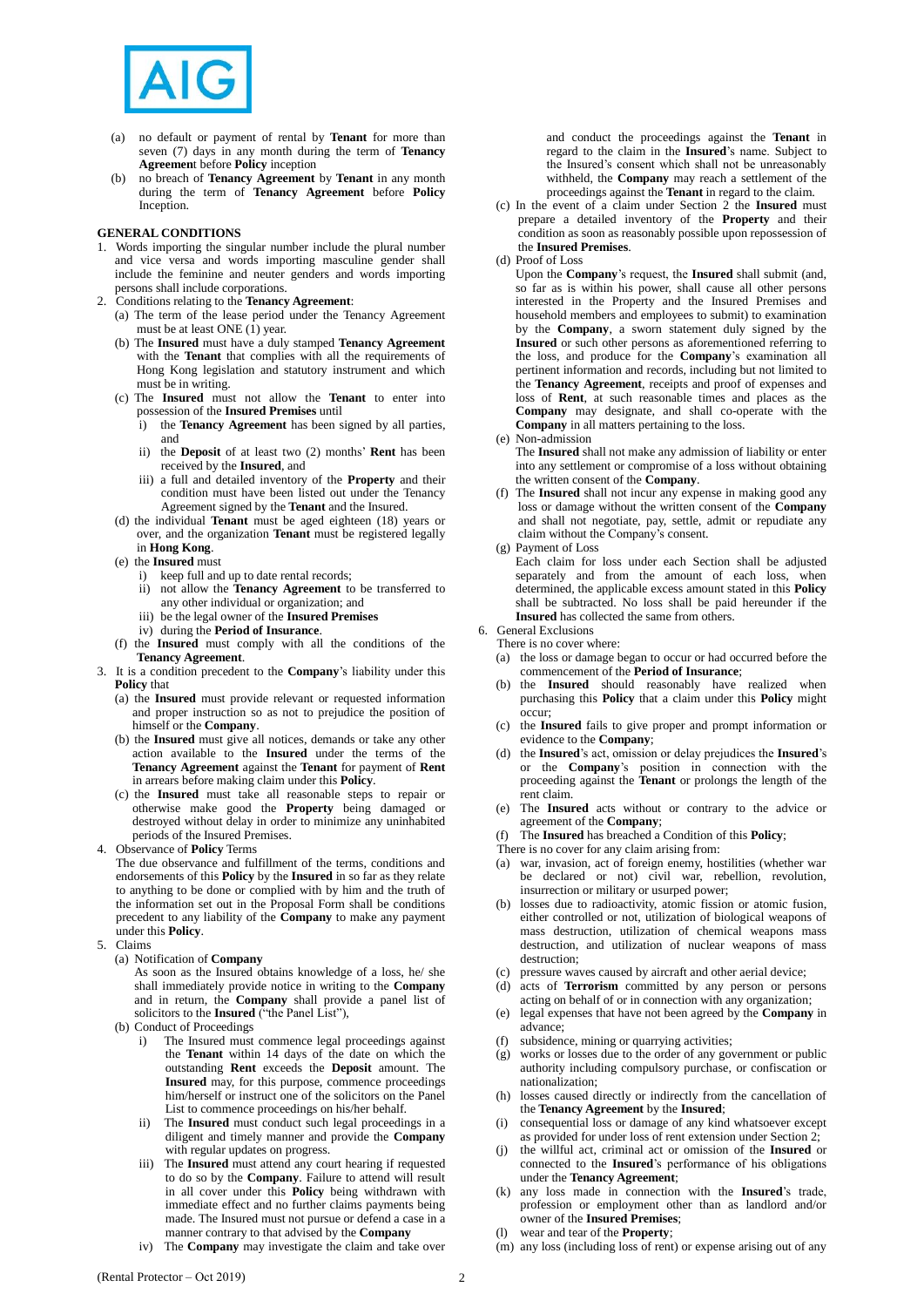

actual or alleged unlawful or criminal activity by the **Insured** or the **Tenant**;

- (n) any fine, penalty, punitive, exemplary, aggravated or multiple damages;
- (o) any interest payable by the **Tenant** for the late payment of **Rent**;
- (p) any dispute arising out of a contract that the **Insured** has with any person or organization other than the **Tenant** under the **Tenancy Agreement**;
- (q) any items, properties, legal expenses or costs which have been insured under any other insurance policy.
- 7. Meaning of Words and Terms of this **Policy**
	- (a) "**Building**" shall mean only the structural building itself in which the Insured **Premises** situates which includes all fixtures and fittings attached to it but excluding all personal contents in the building, the building foundation and its underground drainage system. Unless specifically mentioned the structural building is deemed declared by the **Insured** to be constructed of brick, stone, concrete and roofed with concrete, slate, tile, metal and other incombustible mineral ingredients.
	- (b) "**Deposit**" shall mean the sum paid by the **Tenant** or on behalf of the **Tenant** to the **Insured** as security deposit against the performance of the **Tenant's** obligations under the **Tenancy Agreement**, the discharge of any liabilities, any damage to the Insured Premises and/or non-payment of **Rent** during the term of the **Tenancy Agreement**.
	- (c) "**Hong Kong**" shall mean the Hong Kong Special Administrative Region of People's Republic of China.
	- (d) "**Court"** shall mean the courts of Hong Kong.
	- "Fungi" shall mean any type or form of fungus, including but not limited to, all forms of mold or mildew, and any mycotoxins, spores, scents, vapors, gas, or substance, including any byproducts, produced or released by "**Fungi**".
	- (f) "**Insured**" shall mean the **Insured** specified in the **Schedule** who rents out the **Insured Premises** to the **Tenant** and defined as such in the **Tenancy Agreement** setting out their respective rights and interests.
	- (g) "**Injury**" shall mean bodily injury sustained by external means caused solely by accidental and independent of any other cause and not therefore due to illness or disease whilst this insurance is in force.
	- (h) "**Insured Premises**" shall mean the **Insured Premises** for residential use only and stated under the **Schedule** and the **Tenancy Agreement**.
	- (i) "**Limit of Liability**" shall mean the **Limit of Liability** as stated in the **Schedule**.
	- (j) "**Mental Illness**" shall mean mental disorders including, but not limited to eating disorders, anxiety disorders, psychotic disorders, affective disorders, personality disorders, substance use disorders, somatoform disorders, dissociate disorders, psychosexual disorders, adjustment disorders, organic mental disorders, mental retardation and autism.
	- (k) "**Mid-term Purchase**" shall refer to the purchase of this **Policy** more than thirty (30) days after the commencement date of the **Tenancy Agreement**.
	- (l) "**Period of Insurance**" shall mean the **Period of Insurance** specified under the **Schedule**.
	- (m) "**Property**" shall mean fixtures and fittings of **Insured Premises** and any furniture and appliance that are leased to the **Tenant for residential use** as set out in the **Tenancy Agreement.**
	- (n) "**Rent**" shall mean the monthly rental as set out in the **Tenancy Agreement**, payable by the **Tenant** to the **Insured** during the term as described under the **Tenancy Agreement**.
	- "Tenancy Agreement" shall mean the written and enforceable **Tenancy Agreement** between the **Insured** and the **Tenant**
	- (p) "**Tenant**" shall mean the person or corporation who rent the **Property** from the **Insured** and defined as such in the **Tenancy Agreement**.
	- (q) **"Terrorism"** shall mean the use of violence for political ends and includes any use of violence for the purpose of putting the public or any section of the public in fear for their lives and/or safety.
	- (r) "**Schedule**" shall mean the **Schedule** attached to this **Policy**.
- 8. Jurisdiction Clause The indemnity provided by this **Policy** shall not apply in respect of judgments which are not in the first instance delivered by or obtained from a court of competent jurisdiction within **Hong Kong**, nor to orders obtained in the said court for the enforcement of judgments made outside **Hong Kong**, whether by way of

reciprocal agreements or otherwise. 9. Salvage

The **Company** may pay for the loss in money or for the cost of repair or replacement of the property and may settle any claim for loss of property with the **Insured** thereof in accordance with this **Policy**. Any property so paid for or which is replaced shall become the property of the **Company**. The **Insured** or the **Company**, as the case may be, upon recovery of any such property, shall give notice thereof as soon as practicable to the other and the **Insured** shall be entitled to the property upon reimbursing the **Company** for the amount so paid or the cost of replacement. Application of the insurance to property of more than one person shall not operate to increase the limit of the **Company**'s liability for any one occurrence.

- 10. Reasonable Precautions The **Insured** shall –
	- (a) use all reasonable diligence and care to keep the Property, the Insured Premises and the **Building** in a proper state of repair and if any defect therein be discovered shall cause such defect to be made good as soon as possible and shall in the meantime cause such additional precautions to be taken for the prevention of injury, loss or damage as the circumstances may require and the **Company** shall not be liable for any injury, loss or damage caused by a defect which the **Insured** has failed to remedy after having received notice of such defect either from the **Company** or any person or public body; and
	- (b) exercise all reasonable precautions for the maintenance and safety of the property insured; and
	- take all reasonable precautions to minimise any injury, loss or damage which may occur and to take all reasonable steps to recover any property lost.
- 11. Control of Claims
	- The **Company** shall be entitled –
	- (a) to indemnify the **Insured** by payment or at its option by reinstatement, repair or replacement;
	- (b) on the happening of any loss or damage for which indemnity is provided under Section 2, to enter any building where the loss or damage has happened, to take and keep possession of the property insured and to deal with the salvage in a reasonable manner under this **Policy** or any copy thereof certified by the **Company**, shall be proof of leave and licence for such purpose but no property may be abandoned to the **Company**;
	- (c) to pay at any time to the **Insured** the **Limit of Liability** provided under Section 3 or any lesser amount for which any claim or claims can be settled and upon such payment the **Company** shall relinquish conduct and control and be under no further liability under Section 3 in connection with such claim or claims except for costs and expenses recoverable from the **Insured** or incurred with the written consent of the **Company** in respect of the conduct of such claim or claims before the date of such payment.
- 12. Arbitration

If any differences arise as to the amount to be paid under this **Policy**, such differences shall be settled by arbitration under the Arbitration Ordinance and subsequent amendments thereof. If the parties fail to agree upon the choice of arbitrators or umpires, then the choice shall be referred to the Chairman for the time being of the Hong Kong International Arbitration Centre. It shall be a condition precedent to any right of action or suit upon this **Policy** that an arbitration award shall be first obtained. The place of arbitration shall be in **Hong Kong** at the Hong Kong International Arbitration Centre.

13. Misrepresentation and Fraud

Any **Policy** issued hereunder shall be void if the **Insured** conceals or misrepresents any material fact or circumstance concerning this **Policy** or the subject thereof; or in case of any fraud or false swearing by the **Insured** regarding any matter relating to this **Policy** or the property insured, whether such be done before or after a loss has occurred.

The **Company** shall have no liability in respect of all claims whatsoever under this **Policy** if any claim is made under this **Policy** where fraudulent means or devices are used to obtain compensation.

14. Assignment of Interest

Assignment of Interest under this **Policy** shall not bind the **Company** unless its consent is endorsed hereon. The **Company** has no obligation to consent to any assignment.

15. Action against the **Company**

No action, suit or proceeding shall lie against the **Company** unless, as a condition precedent thereto, there shall have been full